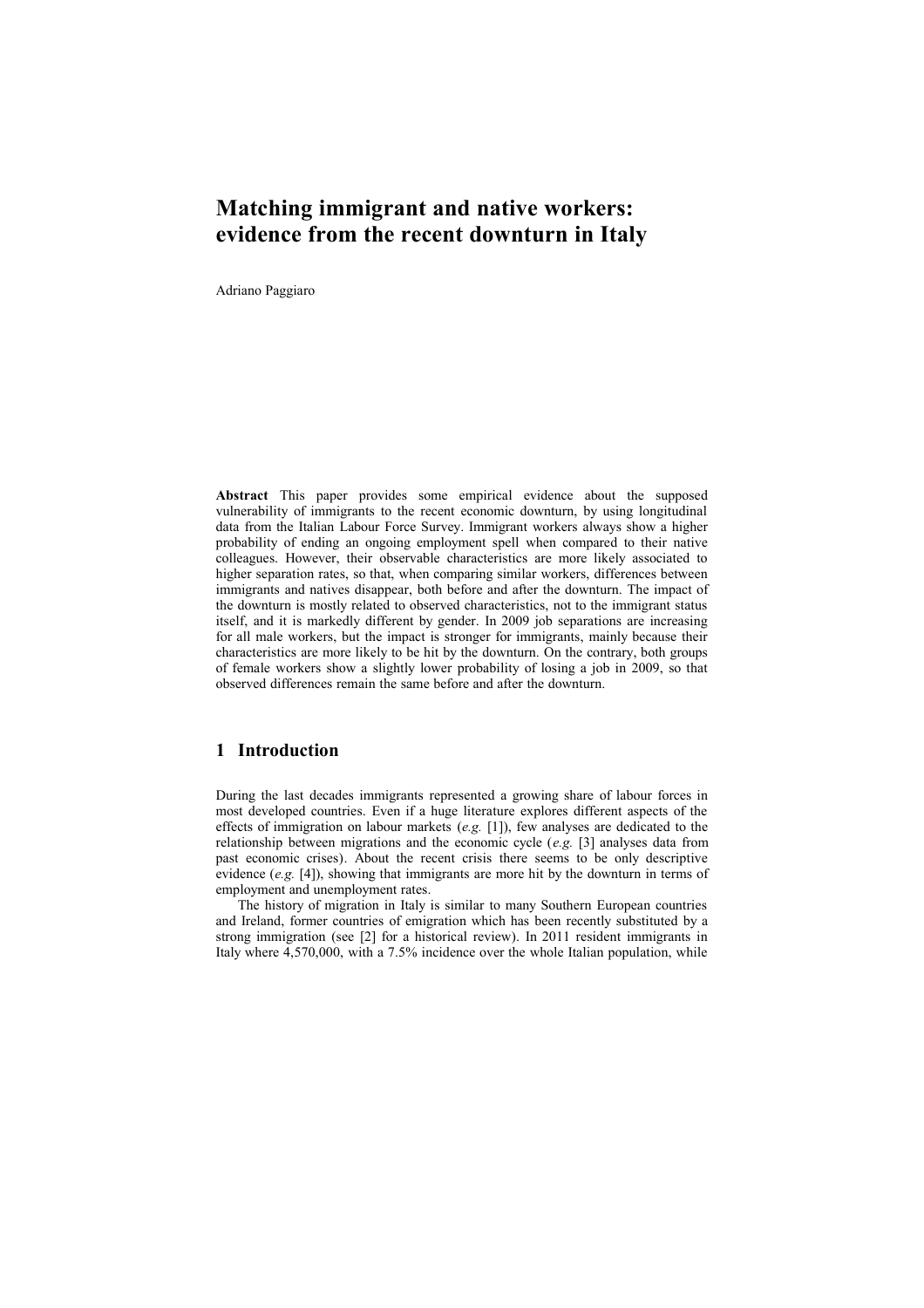the same figures in 2005 where 2,402,000 and 4.1%. Thus, both in absolute and relative terms immigrants have almost doubled their presence in just 6 years.

Using longitudinal data from the Italian Labour Force Survey, we compare immigrant and native workers with respect to their subsequent employment performances, in order to disentangle whether (i) immigrant workers have different characteristics when compared to natives; (ii) these characteristics are related to a different subsequent behaviour, as transitions among labour force states; (iii) there are still differences between immigrants and natives even when comparing workers with the same characteristics. The goal is to understand whether it is true that immigrants are weaker than natives and are thus more suffering from the recent downturn. Our strategy is to match "similar" native and immigrant workers with regard to observable personal, household and job characteristics by using propensity score techniques [5], and then to look at subsequent behaviours of comparable groups of workers as longitudinal outcomes of interest.

### **2 Empirical strategy and results**

In order to analyse changes observed with the downturn, we exploit the longitudinal feature of the labour force survey *Rilevazione Continua delle Forze di Lavoro* (RCFL) by Istat, the Italian National Statistical Agency. The rotating sample structure of the survey allows using three-month panels for about half sample in each wave. We pool all independent panels for both 2007 and 2009 and stratify by gender and year, obtaining for each sample between 2700 and 4700 immigrant workers, while natives are always more than 30000.

Among the many outcomes of interest that might be analysed, here we mainly focus on job separations during a three-month period for 25-54 years old workers. This definition of the population "at risk" to lose an employment is clear both for immigrants and natives, while it would be more difficult to define the set of people "at risk" to enter employment, especially for immigrants who may potentially come from the whole global labour market. Moreover, the characteristics of recent migration in Italy ensure that in this framework immigrants are well defined as those born outside Italy, as there are very few prime-age second-generation immigrants.

We initially compare immigrants and natives within a descriptive approach in order to look at "marginal" differences in the outcomes of interest. The basic idea is to compare these results to "conditional" ones, obtained by using a "control" group made of native workers with the same characteristics observed for immigrants. Observed variables useful for the analysis are individual demographics, household characteristics, characteristics of the job held in the first wave and one year before.

Compared to natives, immigrant prime-age workers are more concentrated in the North-East of Italy, they are younger and slightly less educated. As for the household structure, they are more living alone (or, for men, in large households with young children), they are much more often widowed or divorced and much less son (or descendent) of the head of the household. In immigrant households there are also fewer elders, less educated, less employed and (only for men) more unemployed people.

As regards job characteristics, as expected immigrants are strongly concentrated in blue-collar employment, they are more employed in small firms involved in specific sectors (construction for men, private and household services for women), much less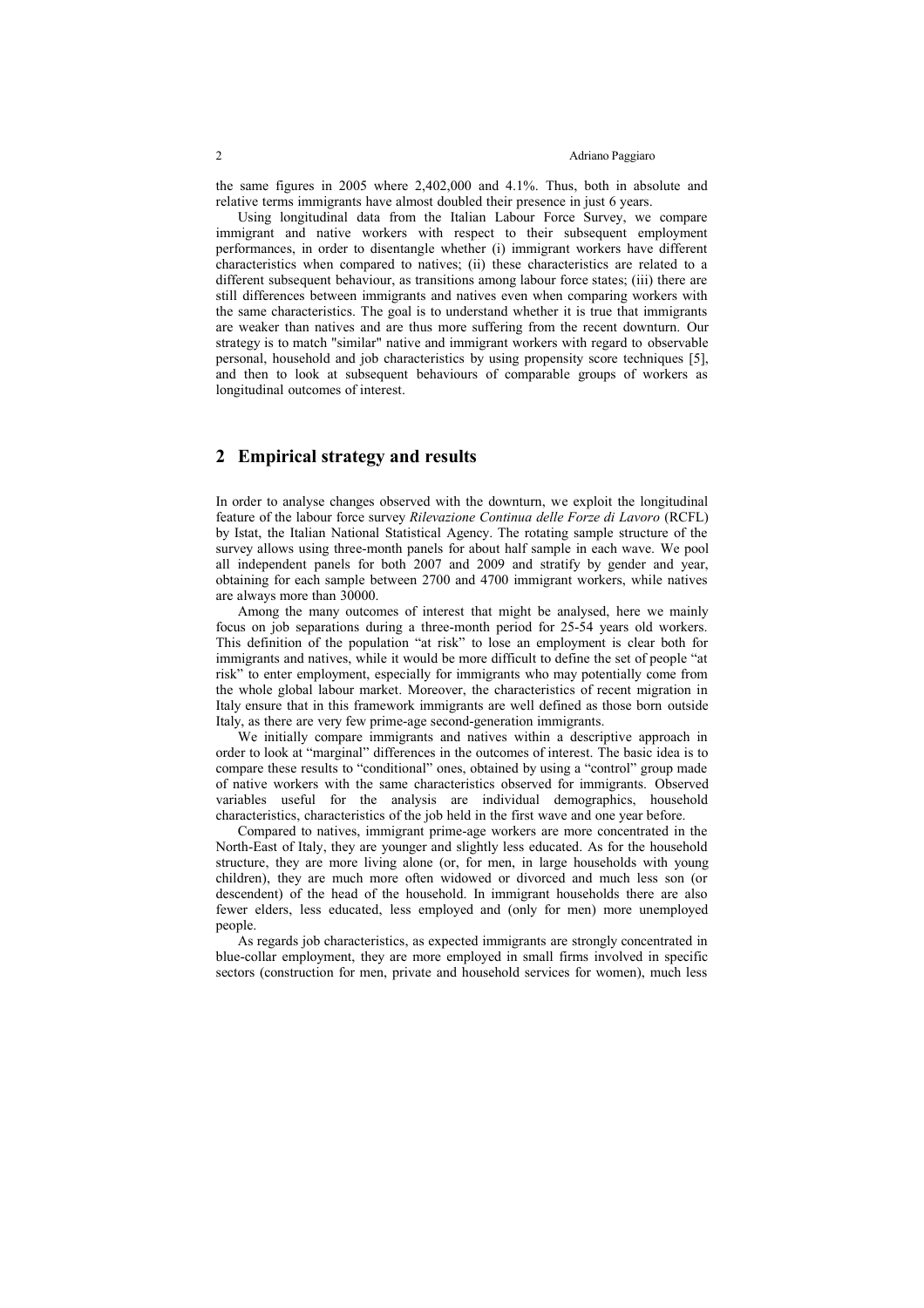employed in the public sector. They have less tenure and total work experience when compared to natives, and they were also less employed one year before the survey.

Our strategy is to consider matched immigrant-native pairs who share the same characteristics *X*. As this is not feasible with high-dimensional *X*, we match workers with the same (or very close) propensity score [5]. Let the immigrant status *I* be 1 for immigrants, 0 for natives. The propensity score is then defined as the "probability" of being immigrant given some observed characteristics *X*,  $e(X) = Pr(I = 1 | X)$ , and the matching is carried out without any reference to the outcome variables.

Table 1 shows a selection of the results of propensity score matching, here limited to the simple outcome "non-employed" three months after the first wave. Average differences between immigrants and natives are estimated before and after the matching procedure, and the same strategy is applied before and after the downturn. Results presented here are robust to different choices about definitions of the population of interest, longitudinal samples, outcomes and matching strategies.

The overall evidence is that matching strongly reduces differences between the two groups, which become not significant. Thus, the significant differences observed in the unmatched samples are only related to different observable characteristics of the two groups of workers, while if we only consider native workers who are similar to immigrant ones the average differences disappear.

Going into deeper details, for male workers differences between the probabilities of transition to the "non-employed" status are highly significant for the two unmatched groups (0.90 in 2007, 1.44 in 2009). On the contrary, after the matching procedure the difference turns out to be negligible (and even slightly negative) in both years. In order to better understand why this happens, sticking to the 2009 example, among the 42,407 natives involved in the analysis the average transition rate is 2.76%, but this figure jumps to 4.14% when we limit our attention to the 4,032 natives who are closer to their immigrant colleagues with respect to the whole bunch of observable characteristics. A selection acts for immigrants too, but here the difference between matched and unmatched samples is much smaller (4.20 vs. 4.04), as more than 85% immigrants find a close match among natives.

Turning to women, transition rates are much higher than those observed for men, and native women are about 2 pps more stable than immigrant ones, but differently from men these figures are similar before and after the downturn. Finally, the matching procedure confirms what observed for men, so that almost all differences between female immigrants and natives disappear once we control for observed characteristics.

| Outcome    | Sample           | Imm. | <b>Natives</b> | Diff.   | S.E. | t-stat. | Signif. |
|------------|------------------|------|----------------|---------|------|---------|---------|
| Men 2007   | Unmatched        | 3.27 | 2.37           | 0.90    | 0.26 | 3.41    | ***     |
|            | Matched          | 3.22 | 3.28           | $-0.06$ | 0.43 | $-0.14$ |         |
| Men 2009   | Unmatched        | 4.20 | 2.76           | 1.44    | 0.26 | 5.60    | ***     |
|            | Matched          | 4.04 | 4.14           | $-0.10$ | 0.44 | $-0.22$ |         |
| Women 2007 | Unmatched        | 7.09 | 4.99           | 2.10    | 0.44 | 4.80    | ***     |
|            | Matched          | 7.26 | 7.51           | $-0.25$ | 0.76 | $-0.33$ |         |
| Women 2009 | <b>Unmatched</b> | 6.63 | 4.67           | 1.96    | 0.38 | 5.16    | ***     |
|            | Matched          | 6.92 | 7.28           | $-0.36$ | 0.69 | $-0.53$ |         |

**Table 1**: Non-employed after 3 months (%), by gender, year and immigrant status

### **3 Conclusions**